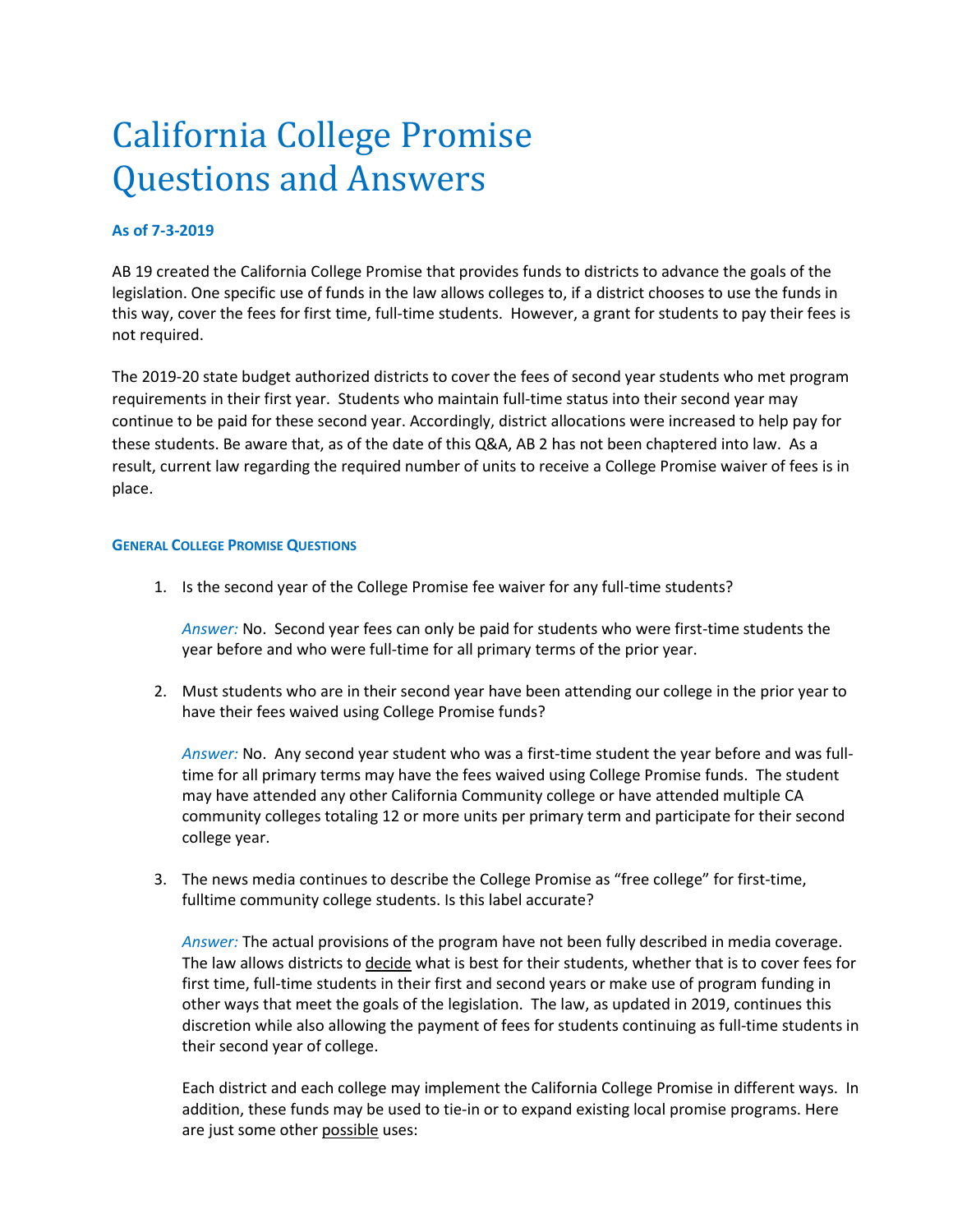- a. Grants to pay the first time, full-time student's enrollment fees
- b. Grants to pay student non-enrollment fees
- c. An enrollment fee reimbursement grant to be paid upon successful full-time completion of each term.
- d. Grants to assist meeting child care, transportation, books and other costs.
- e. Support at Local Education Agencies (LEA) to promote college preparedness and attendance
- f. Staffing and academic/student support services to provide interventions and encourage outcomes
- g. Other uses that support the goals of the legislation
- 4. Does it matter if we provide a fee waiver or award the funds as a grant or scholarship?

*Answer:* Districts should consider treating College Promise disbursements as direct assistance instead of fee waivers. Treating a disbursement as direct assistance will not result in a change in your general apportionment but treating it as a fee waiver will.

5. Does the California College Promise replace the California College Promise Grant or CCPG, (formerly known as the BOG fee waiver)?

*Answer:* The California College Promise does not replace the CCPG. Districts paying first time, fulltime fees would use the California College Promise funds only for students who do not qualify for a CCPG and meet the other requirements. All California College Promise recipients must complete a FAFSA or Dream Act Application and thus prove eligibility for a CCPG and other need based financial aid. California College Promise funds may also be used to augment and support existing promise programs.

#### **PROGRAM AND PARTICIPATION**

6. Is a district required to participate in the California College Promise?

*Answer:* Participation in the California College Promise is voluntary. A district is not required to establish a College Promise program nor is a district with an existing College Promise program required to change that program. However, if a district seeks to receive funding provided by the State to support the California College Promise, the district would need to comply with the requirements as established by the law in CEC Section 76396.1 described below and participate in the federal loan program.

- a. Increasing the number and percentage of high school students who are prepared for and attend college directly from high school and increasing the percentage of high school graduates who are placed directly into transfer-level mathematics and English courses at a community college.
- b. Increasing the percentage of students who earn associate degrees or career technical education certificates that prepare them for in-demand jobs and increasing the percentage of students who report being employed in their field of study.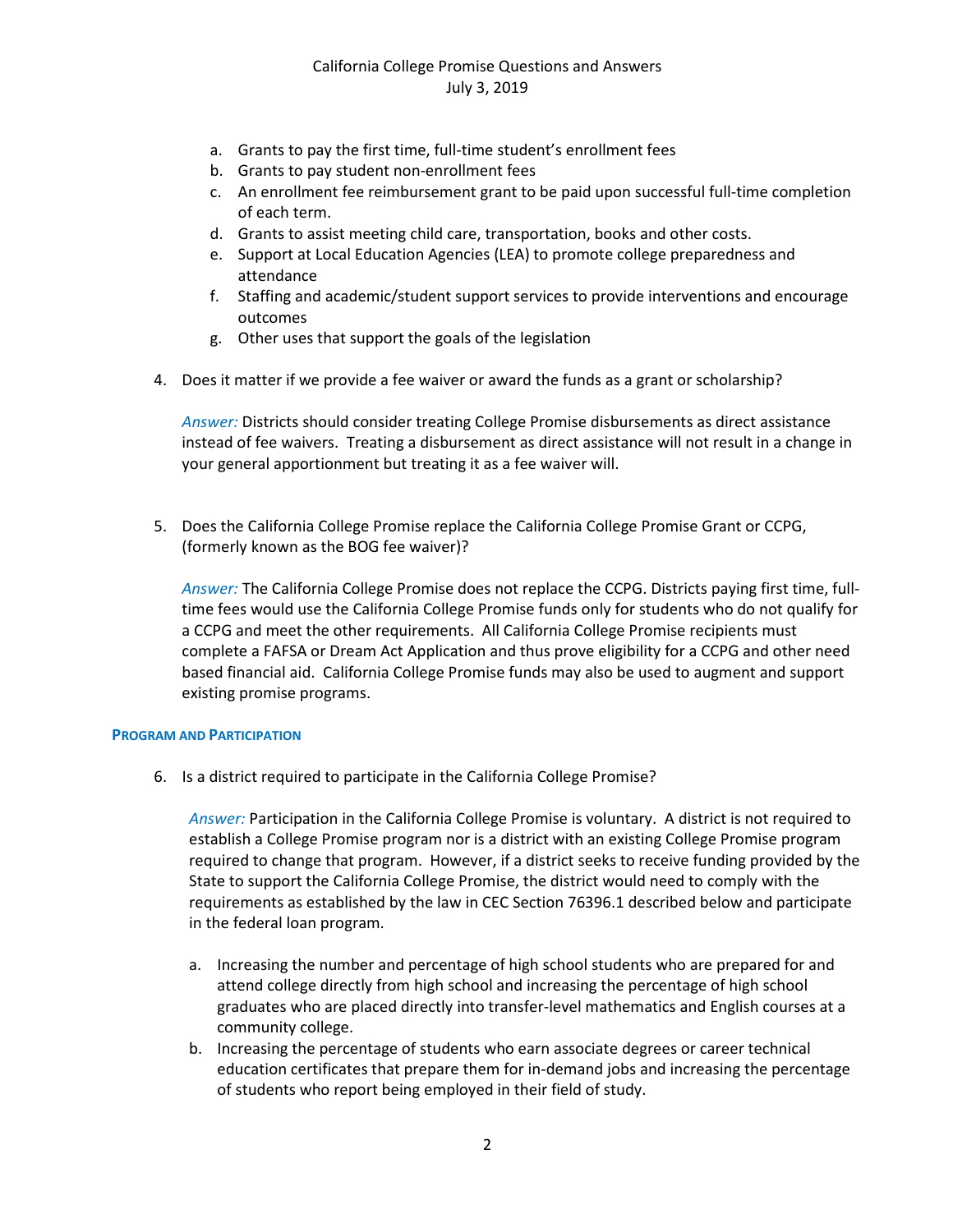- c. Increasing the percentage of students who successfully transfer from a community college to the California State University or the University of California and increasing the percentage of students who graduate from college with a baccalaureate degree.
- d. Reducing and eliminating regional achievement gaps and achievement gaps for students from groups that are underrepresented at the California Community Colleges, including, but not limited to, underrepresented students, low-income students, students who are current or former foster youth, students with disabilities, formerly incarcerated students, undocumented students, students meeting the requirements of Assembly Bill 540 of the 2001–2002 Regular Session of the Legislature, and students who are veterans.
- 7. What should a district do if it already has a locally funded College Promise that includes a tuition waiver that is duplicative of the tuition waiver allowed in this program?

*Answer:* A district is not required to expend any monies received from this program on providing tuition assistance to students. Pursuant to Legislative intent, a district should use funding to advance the goals outlined in the program. See answers to questions 3 and 6.

8. Must a student enroll in 12 units or more for every term they attend to receive a waiver of fees?

*Answer:* Generally, 12 units is required. Section 76396.3(c)(1) of the California Education Code states:

"For purposes of this section, the following terms have the following meanings:

"Full time" means 12 or more semester units or the equivalent.

To be eligible for a fee waiver, a student must enroll in 12 units during the summer term.

However, to maintain continuing eligibility in the program, a student must only enroll as a fulltime student in their college's primary terms. If a student enrolls in less than 12 units in summer, or if the student does not enroll in any summer units, the student does not lose eligibility to continue participation in the following fall term. (See question 9)

9. What is full-time equivalent for DSPS students?

*Answer:* The law, as currently written, tells us that students must be in 12 units to be considered full-time for purposes of using AB 19 funds to waive fees.

At the time of the release of this Q and A, explicit language on disabled student participation included in 2019 Assembly Bill 2 (AB 2) has not yet been passed. Therefore, the answer below is accurate until the law is changed.

The Americans with Disabilities Act, Section 504 of the Rehabilitation Act of 1973, and Government Code section 11135, prohibit discrimination in programs that receive state funding. A strong argument can be made that disabled students whose Academic Accommodation Plan (AAP) permits them to take less than 12 units should be considered full-time for eligibility under the College Promise.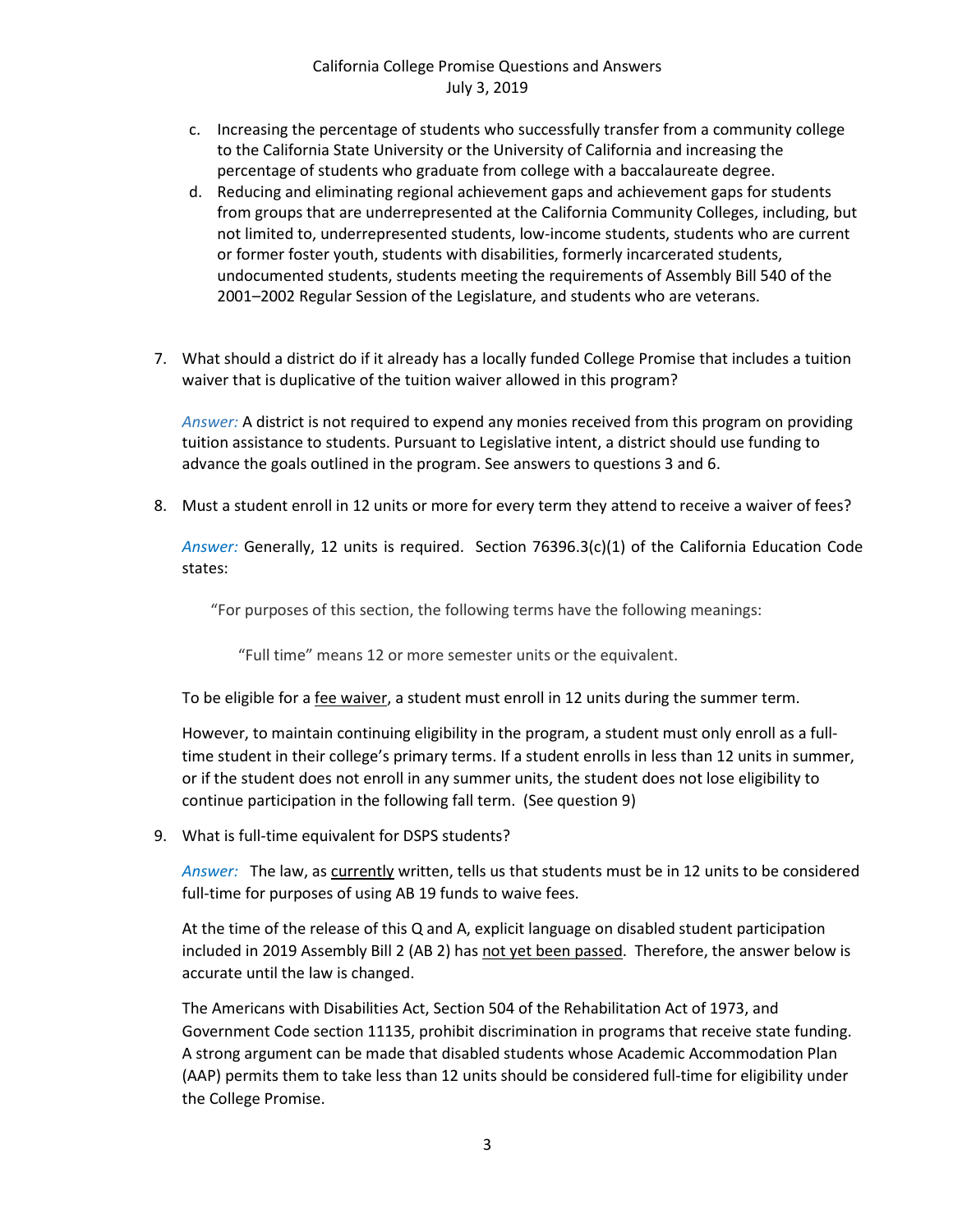To determine if disabled students should be considered full-time for College Promise eligibility under if enrolled in less than 12 units, a local determination would have to be made based on a fact-intensive analysis that would depend on the student's specific circumstances. Such a factually-dependent analysis is most appropriately conducted by a district's legal counsel.

10. What are districts required to do to receive funding?

*Answer:* The Chancellor's Office will be responsible for insuring that districts complete their certifications in order to quality for appropriated funding:

- a. Partner with one or more Local Education Agencies (LEAs) to establish an Early Commitment to College Program;
- b. Partner with LEAs to improve college readiness and reduce remediation;
- c. Use evidence-based multiple measures for assessment and placement;
- d. Participate in the CCC Guided Pathways program;
- e. If a college will be covering fees for first-time, full-time students, ensure that students complete the FAFSA or California Dream Act application prior to covering the fees.
- f. Participate in the federal student loan program. Districts not currently in the loan program must apply to reenter the loan program prior to July 1 of any award year.
- 11. For those colleges issuing grants for first-time college students, what definition will be used for first-time college student?

*Answer:* The program will use the definition used for IPEDS reporting that defines first-time college student as:

"A student who has no prior postsecondary experience (except as noted below) attending any institution for the first time at the [undergraduate](javascript:openglossary(677)) [level.](javascript:openglossary(823)) This includes students enrolled in [academic](javascript:openglossary(13)) or [occupational](javascript:openglossary(423)) [programs.](javascript:openglossary(423)) It also includes students enrolled in the [fall](javascript:openglossary(221))  [term](javascript:openglossary(221)) who attended college for the first time in the prior summer term, and students who entered with advanced standing (college [credits](javascript:openglossary(151)) or postsecondary formal award earned before graduation from high school)."

The IPEDS definition for postsecondary education is also used:

"The provision of a formal instructional [program](javascript:openglossary(515)) whose curriculum is designed primarily for students who are beyond the compulsory age for high school. This includes programs whose purpose is academic, vocational, and [continuing professional education,](javascript:openglossary(139)) and excludes avocational and [adult basic education](javascript:openglossary(35)) programs."

12. Is there an age limit for the start of a student's first year?

*Answer:* A student could be considered a first-time college student at any age. However, they must meet the IPED first-time college student definition.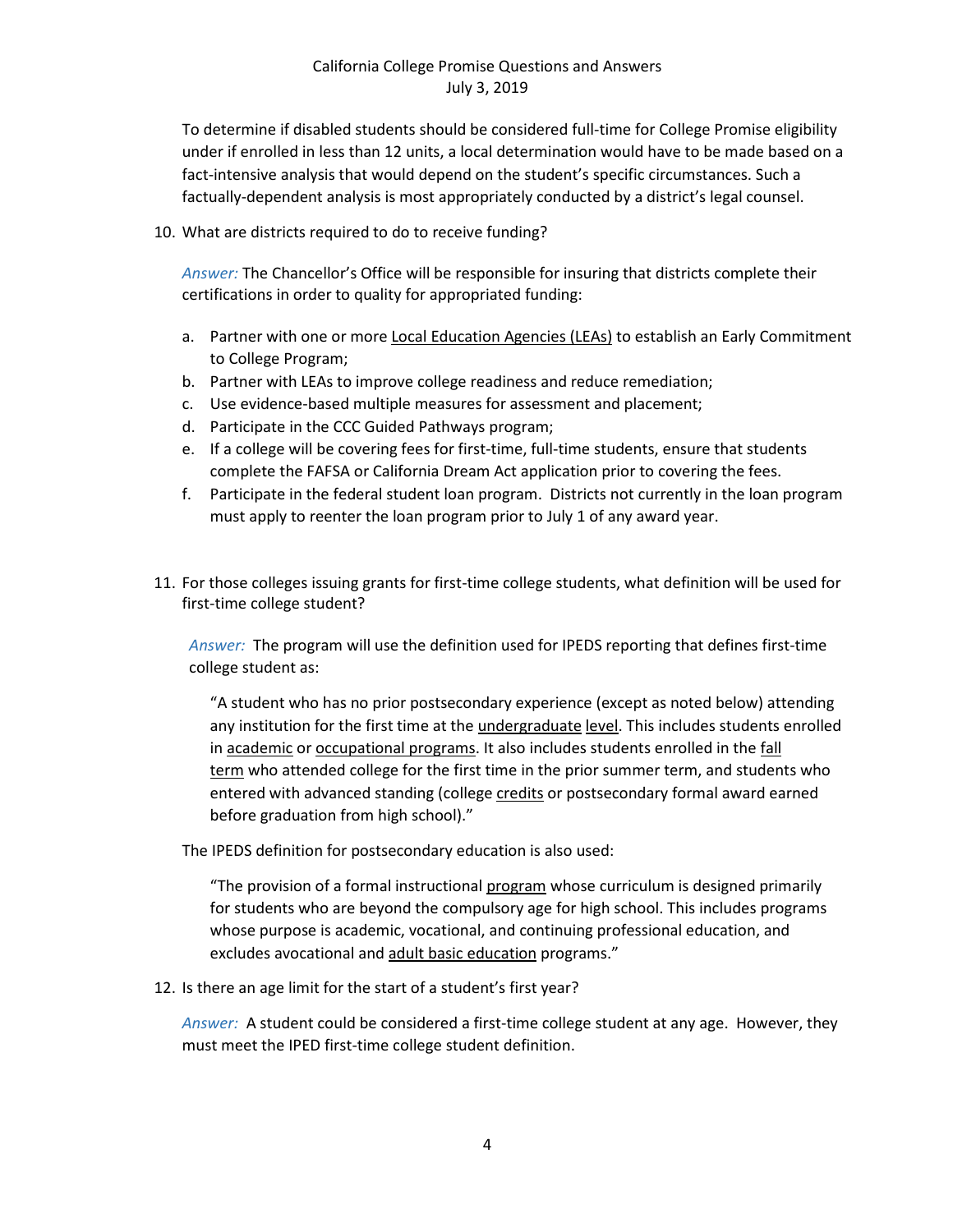13. If a student completely withdraws or drops down to less than the college's full-time attendance, do they need to repay the grant/fee waiver? Can they regain eligibility in the program?

*Answer:* Each institution will establish its own return of funds policies. The law states that participants must maintain full-time status. Dropping all coursework, or dropping below full-time causes the student to lose eligibility going forward.

14. How are mid-year high school graduates, who begin college enrollment in the Spring handled, with regards to free tuition?

*Answer:* The student may receive College Promise fee waivers only during two award years. Therefore, the student could attend for Spring of the first award year, and then only for Summer, Fall and Spring of the second award year.

15. What if a student is enrolled in a program of study such as a certificate program that does not allow for 12 units per term, such as nursing? Could their fees be paid for them?

*Answer:* See answer for question 8.

16. For colleges providing a grant/waiver of fees, could a student receive summer term payment?

*Answer:* The law, as written, tells us that students must be in 12 units to be considered full-time for purposes of using College Promise funds to waive fees. Payment for summer units would be allowable if the student was enrolled in 12 units.

17. Does a student have to be a California resident to receive funds?

*Answer:* Participation is limited to California residents and students eligible for the non-resident tuition exemption.

For students receiving a grant or waiver from tuition fees, non-residents are not eligible. CEC Section 76396.3(b) states:

"A fee waiver provided pursuant to this subdivision shall not be available to a student who is charged a tuition fee pursuant to Section 76140."

Section 76140 addresses non-resident fees for students.

18. Question: Does attending adult education classes affect the first-time definition?

*Answer:* Adult education enrollment does not affect a student's classification as a first-time college student. See the IPEDs definition of postsecondary education definition provided in question 11.

19. Does prior attendance in ESL classes affect first-time status?

*Answer:* First time status is affected only if the student was awarded credit for the ESL coursework or if other credit coursework was completed at the same time as the ESL coursework.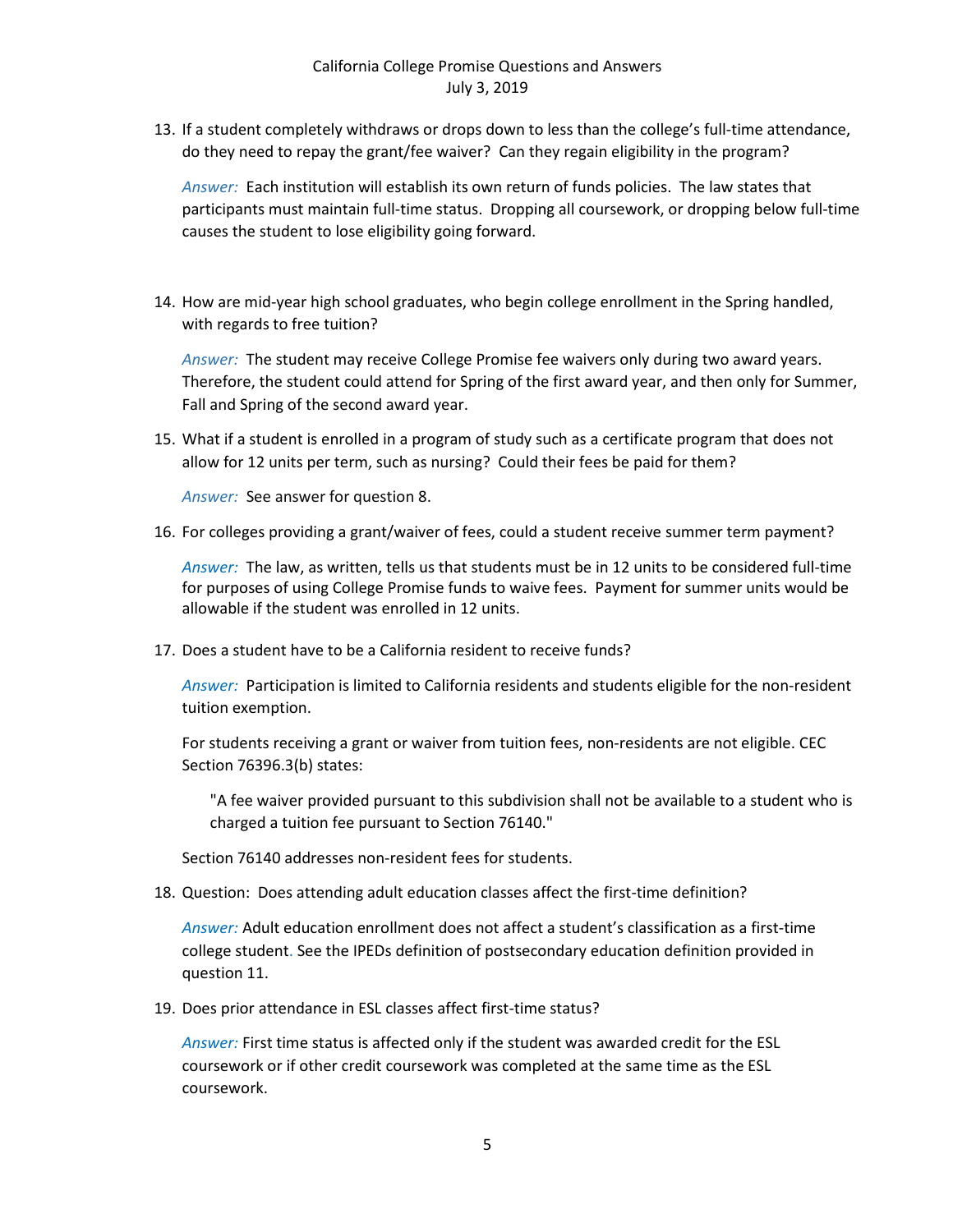20. Must College Promise fee waiver recipients have attended high school within the college's service area?

*Answer:* The law is silent on that. Therefore, a college may offer a waiver of fees for students who attended high school outside of the college service area.

#### **PROGRAM FUNDING**

21. How were funds allocated to districts?

*Answer:* Allocation calculations were based on individual college reported MIS data. However, funds were allocated to the district.

#### Calculations:

Funds were allocated based on an estimated amount, derived from 2016-17 through 2017-18 data, which would cover fee waivers for first-time, full-time students for 2019-20 and also for 2019-20 students who were first time, full-time students for 2018-19 and are continuing as fulltime students for 2019-20. College Promise recipients cannot also receive the California College Promise Grant (CCPG, formerly known as the BOGFW). Based on individual college data, this amount to waive fees was \$80.45million.

The 2019-20 state budget allocates total College Promise funding of 85.138 million. The allocation total is comprised of three (3) factors:

- a. 80.45 million was allocated based on calculated number of potentially eligible students
- b. 4.22 million (90%) was allocated based on number of Pell recipients
- c. .468 million (25%) was allocated based on FTEs

Fair share calculation: funds were allocated based on the college's data count as a percent of the system total.

#### Data Used:

2016-17 college count data was used to establish a cohort of students who were first-time fulltime for that year. This cohort was then tracked using 2017-18 full-time student data to establish an approximate percentage of students who each year continue in their second year as full-time students. This number was added to the number of California resident students who in 2017-18 were first time, full-time students not receiving a CCPG (formerly known as BOGFW). The sum of these numbers determined the approximate number of fee waivers that could be paid in 2019-20.

The remainder of the allocation was determined using the following methodology:

- 1. Number of Pell Grant recipients, 90% of the remainder (MIS)
- 2. Number of FTEs, 10% of the remainder (per 320 report)

Use of this funding methodology provided more funding to colleges with fewer CCPG fee waivers. Colleges with more CCPG waivers received less funding.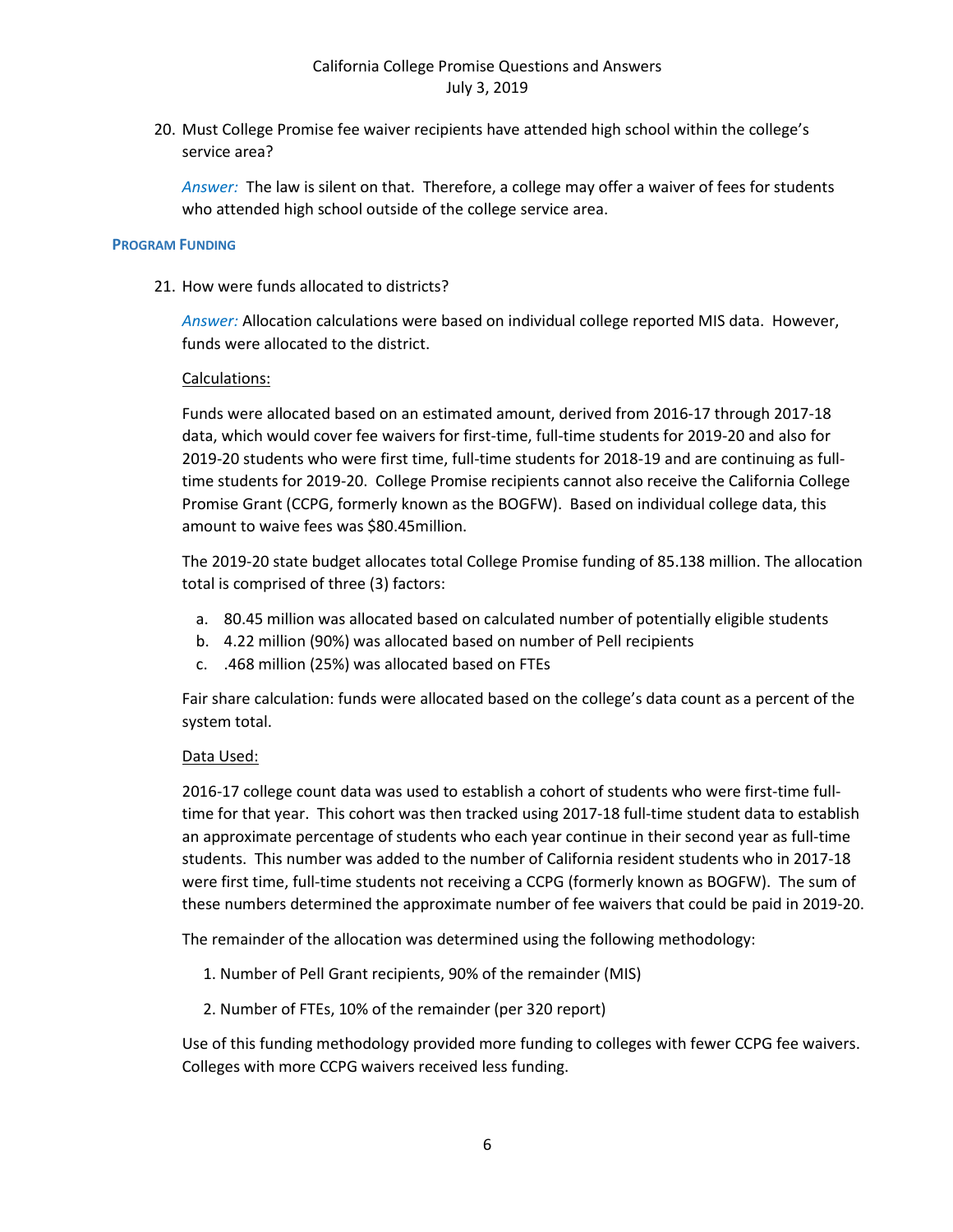22. Is this one-time or continuing funding?

*Answer:* The law creates an ongoing program subject to annual funding in the state budget.

21. If the initial allocation falls short, will we be able to request more funding?

*Answer:*All 2019-20 funds were fully allocated with the initial 2019-20 advance. Districts should plan on expending all allocated funds, track fund expenditures and ration the funds by some means, if necessary.

We believe that additional allocations will not occur.

22. If we have funds left over, should they be returned?

*Answer:* All funds are to be spent to meet program goals.

23. Are the California College Promise funds restricted?

*Answer:* Yes, College Promise funds are restricted and should be recorded in the Restricted General Fund – Object Code 8620 (General Categorical Program). Expenses for eligible services as described in the law can also be recorded in the same restricted fund. Student grants for first year enrollment fees may also be recorded under object code 7500 or processed through Fund Type 74.

24. Are College Promise funds that are used to pay for student enrollment fees refundable to students?

*Answer:* No, College Promise funds are not refundable to students and each district should ensure that its accounting system has audit checks in place to identify these transactions.

**USE OF THE FAFSA OR DREAM ACT APPLICATION**

25. Must colleges require the completion of the FAFSA or Dream Act Application (CADAA) for all of its students?

*Answer:* The FAFSA or Dream Act Application (CADAA) application is required if the student is receiving funding from College Promise funds for a fee waiver or for other direct assistance, such as payments for child care, transportation and books.

26. Is there a deadline to file the FAFSA or CADAA?

*Answer:* The California College Promise does not have a stated deadline. Districts could choose to set a final deadline for College Promise fee waiver applications based on local practice. The student's FAFSA or California Dream Act Application must be completed prior to receiving benefits in the program. Of course, other financial aid programs do have deadlines for FAFSA or CADAA submission.